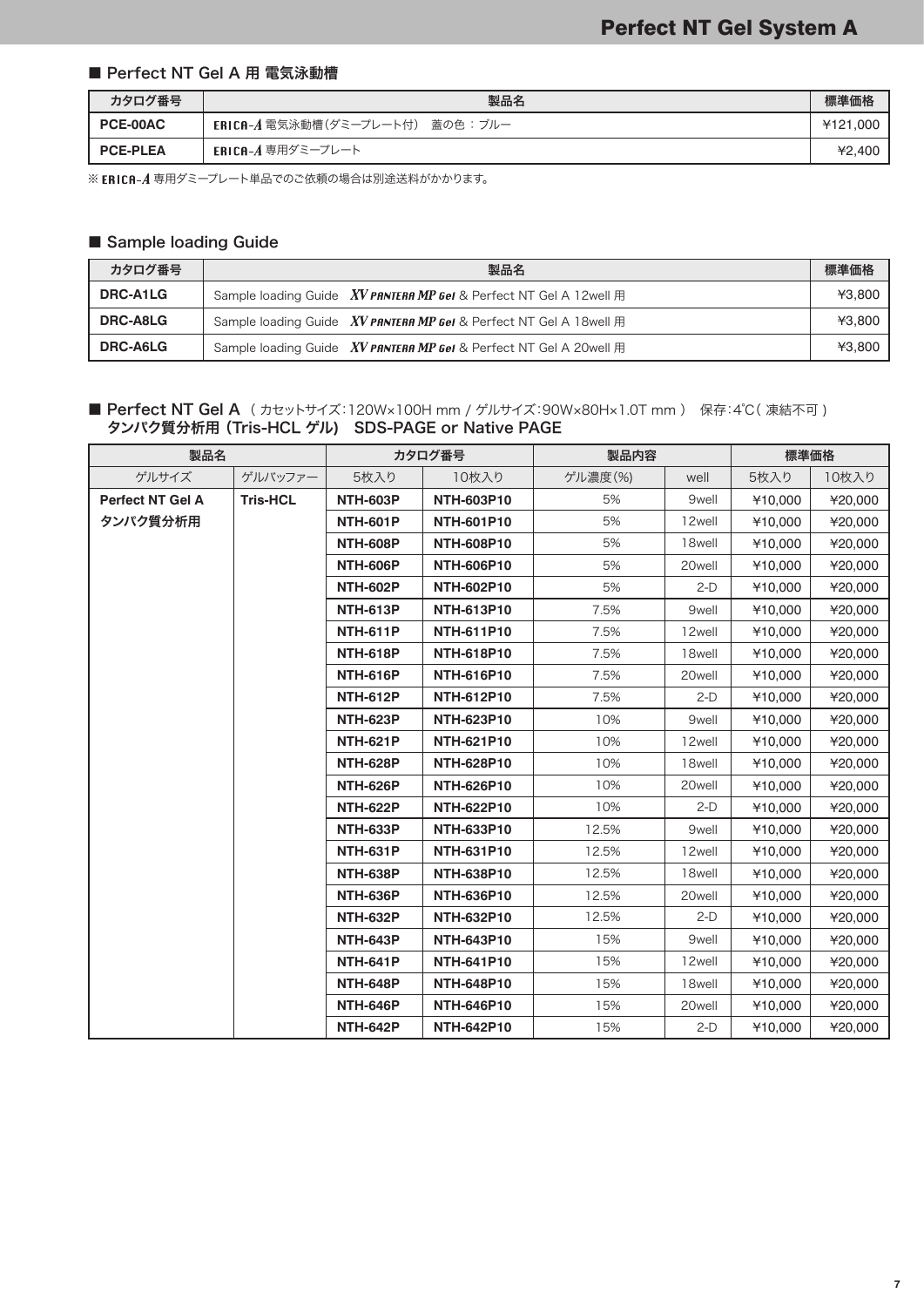# Perfect NT Gel System A

| 製品名                     |                 | カタログ番号 |          | 製品内容            |        | 標準価格 |         |
|-------------------------|-----------------|--------|----------|-----------------|--------|------|---------|
| ※「特注濃度」は10枚/箱になります。     |                 | 5枚入り   | 10枚入り    | ゲル濃度(%)         | well   | 5枚入り | 10枚入り   |
| <b>Perfect NT Gel A</b> | <b>Tris-HCL</b> |        | NTH-6X3P | 特注濃度(均一/グラジェント) | 9well  |      | ¥20,000 |
| タンパク質分析用                |                 |        | NTH-6X1P | 特注濃度(均一/グラジェント) | 12well |      | ¥20,000 |
|                         |                 |        | NTH-6X8P | 特注濃度(均一/グラジェント) | 18well |      | ¥20,000 |
|                         |                 |        | NTH-6X6P | 特注濃度(均一/グラジェント) | 20well |      | ¥20,000 |
|                         |                 |        | NTH-6X2P | 特注濃度(均一/グラジェント) | $2-D$  |      | ¥20,000 |

### ■ Perfect NT Gel A (カセットサイズ:120W×100H mm / ゲルサイズ:90W×80H×1.0T mm) 保存:4℃(凍結不可) 拡がらないグラジェントゲル

タンパク質分析用 (Tris-HCL ゲル) SDS-PAGE or Native PAGE

| 製品名                        |                 | カタログ番号           |                    | 製品内容         |        | 標準価格              |         |
|----------------------------|-----------------|------------------|--------------------|--------------|--------|-------------------|---------|
| ゲルサイズ                      | ゲルバッファー         | 5枚入り             | 10枚入り              | ゲル濃度(%)      | well   | 5枚入り              | 10枚入り   |
| <b>Perfect NT Gel A NE</b> | <b>Tris-HCL</b> | NTH-6F3HP        | NTH-6F3HP10        | $2 - 15%$    | 9well  | ¥10,000           | ¥20,000 |
| タンパク質分析用                   |                 | NTH-6F1HP        | NTH-6F1HP10        | $2 - 15%$    | 12well | ¥10,000           | ¥20,000 |
|                            |                 | NTH-6F8HP        | NTH-6F8HP10        | $2 - 15%$    | 18well | ¥10,000           | ¥20,000 |
|                            |                 | NTH-6F6HP        | NTH-6F6HP10        | $2 - 15%$    | 20well | ¥10,000           | 420,000 |
|                            |                 | NTH-6F2HP        | NTH-6F2HP10        | $2 - 15%$    | $2-D$  | ¥10,000           | ¥20,000 |
|                            |                 | <b>NTH-653HP</b> | <b>NTH-653HP10</b> | 5-10%        | 9well  | ¥10,000           | ¥20,000 |
|                            |                 | <b>NTH-651HP</b> | <b>NTH-651HP10</b> | 5-10%        | 12well | ¥10,000           | ¥20,000 |
|                            |                 | <b>NTH-658HP</b> | <b>NTH-658HP10</b> | 5-10%        | 18well | ¥10,000           | ¥20,000 |
|                            |                 | <b>NTH-656HP</b> | <b>NTH-656HP10</b> | 5-10%        | 20well | ¥10,000           | ¥20,000 |
|                            |                 | <b>NTH-652HP</b> | <b>NTH-652HP10</b> | 5-10%        | 2-D    | ¥10,000           | ¥20,000 |
|                            |                 | NTH-6E3HP        | NTH-6E3HP10        | 5-12.5%      | 9well  | ¥10,000           | ¥20,000 |
|                            |                 | NTH-6E1HP        | NTH-6E1HP10        | 5-12.5%      | 12well | ¥10,000           | ¥20,000 |
|                            |                 | NTH-6E8HP        | NTH-6E8HP10        | 5-12.5%      | 18well | ¥10,000           | ¥20,000 |
|                            |                 | NTH-6E6HP        | NTH-6E6HP10        | 5-12.5%      | 20well | ¥10,000           | ¥20,000 |
|                            |                 | NTH-6E2HP        | NTH-6E2HP10        | 5-12.5%      | $2-D$  | ¥10,000           | ¥20,000 |
|                            |                 | NTH-663HP        | <b>NTH-663HP10</b> | 5-15%        | 9well  | ¥10,000           | ¥20,000 |
|                            |                 | <b>NTH-661HP</b> | <b>NTH-661HP10</b> | $5 - 15%$    | 12well | ¥10,000           | ¥20,000 |
|                            |                 | <b>NTH-668HP</b> | <b>NTH-668HP10</b> | 5-15%        | 18well | ¥10,000           | ¥20,000 |
|                            |                 | NTH-666HP        | <b>NTH-666HP10</b> | 5-15%        | 20well | ¥10,000           | ¥20,000 |
|                            |                 | <b>NTH-662HP</b> | <b>NTH-662HP10</b> | 5-15%        | 2-D    | ¥10,000           | ¥20,000 |
|                            |                 | NTH-673HP        | <b>NTH-673HP10</b> | 5-20%        | 9well  | ¥10,000           | ¥20,000 |
|                            |                 | NTH-671HP        | <b>NTH-671HP10</b> | 5-20%        | 12well | ¥10,000           | ¥20,000 |
|                            |                 | NTH-678HP        | <b>NTH-678HP10</b> | 5-20%        | 18well | ¥10,000           | ¥20,000 |
|                            |                 | NTH-676HP        | <b>NTH-676HP10</b> | 5-20%        | 20well | ¥10,000           | ¥20,000 |
|                            |                 | NTH-672HP        | <b>NTH-672HP10</b> | 5-20%        | $2-D$  | ¥10,000           | ¥20,000 |
|                            |                 | <b>NTH-683HP</b> | <b>NTH-683HP10</b> | $7.5 - 15%$  | 9well  | ¥10,000           | ¥20,000 |
|                            |                 | <b>NTH-681HP</b> | <b>NTH-681HP10</b> | 7.5-15%      | 12well | ¥10,000           | ¥20,000 |
|                            |                 | <b>NTH-688HP</b> | <b>NTH-688HP10</b> | 7.5-15%      | 18well | ¥10,000           | ¥20,000 |
|                            |                 | <b>NTH-686HP</b> | <b>NTH-686HP10</b> | $7.5 - 15%$  | 20well | ¥10,000           | ¥20,000 |
|                            |                 | <b>NTH-682HP</b> | <b>NTH-682HP10</b> | 7.5-15%      | $2-D$  | ¥10,000           | ¥20,000 |
|                            |                 | NTH-693HP        | <b>NTH-693HP10</b> | 10-20%       | 9well  | ¥10,000           | ¥20,000 |
|                            |                 | NTH-691HP        | <b>NTH-691HP10</b> | 10-20%       | 12well | ¥10,000           | 420,000 |
|                            |                 | NTH-698HP        | NTH-698HP10        | 10-20%       | 18well | ¥10,000           | ¥20,000 |
|                            |                 | NTH-696HP        | <b>NTH-696HP10</b> | 10-20%       | 20well | ¥10,000           | ¥20,000 |
|                            |                 | NTH-692HP        | <b>NTH-692HP10</b> | 10-20%       | $2-D$  | ¥10,000           | ¥20,000 |
|                            |                 | NTH-6G3HP        | NTH-6G3HP10        | 15-25%       | 9well  | ¥10,000           | ¥20,000 |
|                            |                 | NTH-6G1HP        | NTH-6G1HP10        | 15-25%       | 12well | ¥10,000           | ¥20,000 |
|                            |                 | NTH-6G8HP        | NTH-6G8HP10        | 15-25%       | 18well | ¥10,000           | ¥20,000 |
|                            |                 | NTH-6G6HP        | NTH-6G6HP10        | 15-25%       | 20well | ¥10,000           | ¥20,000 |
|                            |                 | NTH-6G2HP        | NTH-6G2HP10        | 15-25%       | $2-D$  | ¥10,000           | ¥20,000 |
| ※ 「特注濃度」は10枚/箱になります。       |                 | 5枚入り             | 10枚入り              | ゲル濃度(%)      | well   | 5枚入り              | 10枚入り   |
|                            |                 |                  | NTH-6X3HP          | 特注濃度(グラジェント) | 9well  |                   | ¥20,000 |
|                            |                 |                  | NTH-6X1HP          | 特注濃度(グラジェント) | 12well |                   | ¥20,000 |
|                            |                 |                  | NTH-6X8HP          | 特注濃度(グラジェント) | 18well |                   | ¥20,000 |
|                            |                 |                  | NTH-6X6HP          | 特注濃度(グラジェント) | 20well | —                 | ¥20,000 |
|                            |                 | -                | NTH-6X2HP          | 特注濃度(グラジェント) | $2-D$  | $\qquad \qquad -$ | ¥20,000 |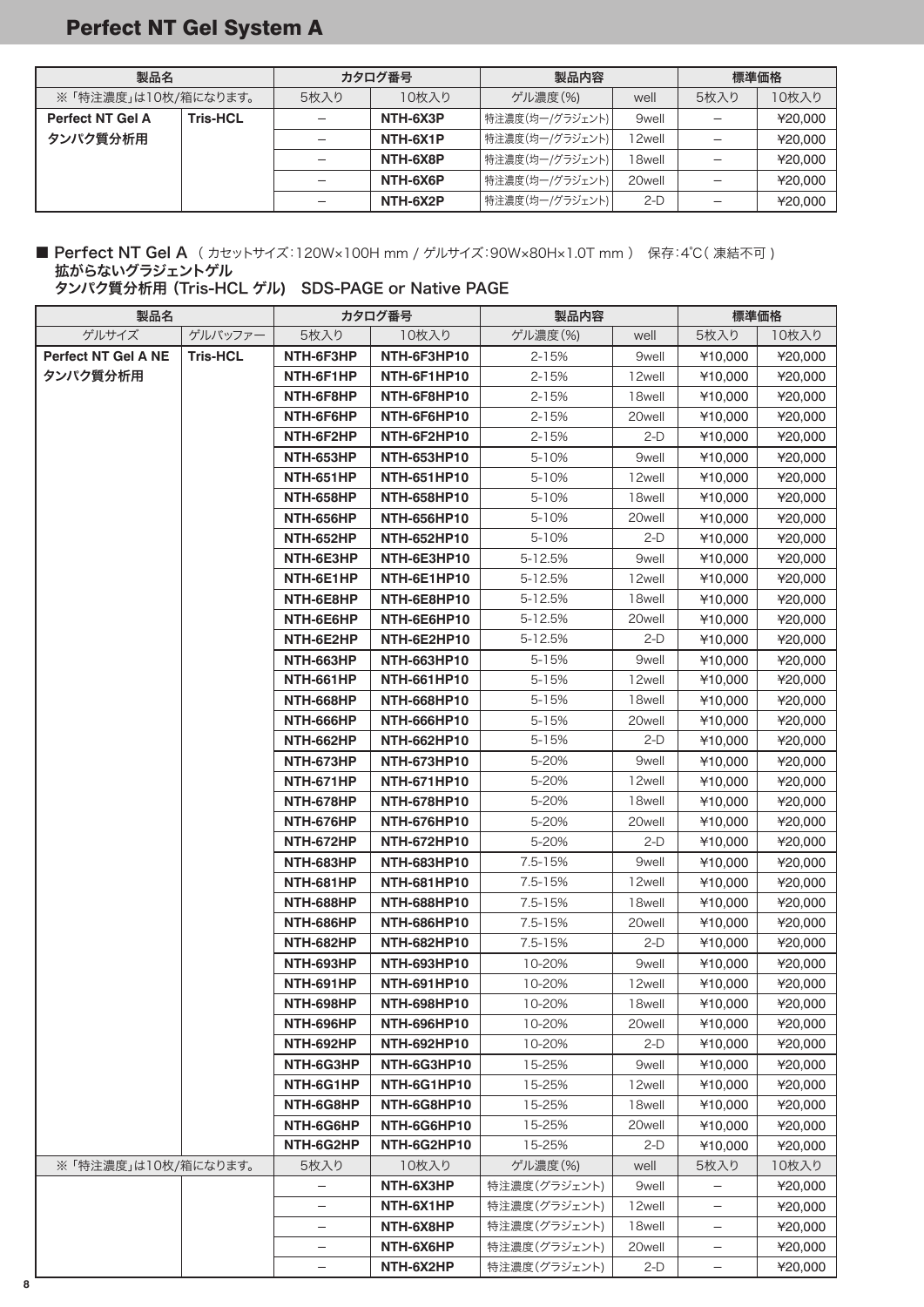■ Perfect NT Gel A (カセットサイズ:120W×100H mm / ゲルサイズ:90W×80H×1.0T mm) 保存:4℃(凍結不可) ポリペプチド分析用 (1M Tris-HCL ゲル)

| 製品名                     |                    | カタログ番号   |                   | 製品内容            |                   | 標準価格    |         |
|-------------------------|--------------------|----------|-------------------|-----------------|-------------------|---------|---------|
| ゲルサイズ                   | ゲルバッファー            | 5枚入り     | 10枚入り             | ゲル濃度(%)         | well              | 5枚入り    | 10枚入り   |
| <b>Perfect NT Gel A</b> | <b>1M Tris-HCL</b> | NTH-6A3T | <b>NTH-6A3T10</b> | 15-20%          | 9 <sub>well</sub> | ¥10,000 | ¥20,000 |
| ポリペプチド分析用               |                    | NTH-6A1T | NTH-6A1T10        | 15-20%          | 12well            | ¥10,000 | ¥20,000 |
|                         |                    | NTH-6A8T | NTH-6A8T10        | 15-20%          | 18well            | ¥10,000 | ¥20,000 |
|                         |                    | NTH-6A6T | NTH-6A6T10        | 15-20%          | 20well            | ¥10,000 | ¥20,000 |
|                         |                    | NTH-6A2T | <b>NTH-6A2T10</b> | 15-20%          | $2-D$             | ¥10,000 | ¥20,000 |
| ※「特注濃度」は10枚/箱になります。     |                    | 5枚入り     | 10枚入り             | ゲル濃度(%)         | well              | 5枚入り    | 10枚入り   |
|                         |                    |          | NTH-6X3T          | 特注濃度(均一/グラジェント) | 9 <sub>well</sub> |         | ¥20,000 |
|                         |                    |          | NTH-6X1T          | 特注濃度(均一/グラジェント) | 12well            |         | ¥20,000 |
|                         |                    |          | NTH-6X8T          | 特注濃度(均一/グラジェント) | 18well            |         | ¥20,000 |
|                         |                    |          | NTH-6X6T          | 特注濃度(均一/グラジェント) | 20well            |         | ¥20,000 |
|                         |                    |          | NTH-6X2T          | 特注濃度(均一/グラジェント) | $2-D$             |         | ¥20,000 |

■ Perfect NT Gel A (カセットサイズ:120W×100H mm / ゲルサイズ:90W×80H×1.0T mm) 保存:4℃(凍結不可) DNA分析用 (TBE ゲル)

| 製品名              |         | カタログ番号          |                   | 製品内容      |        | 標準価格    |         |
|------------------|---------|-----------------|-------------------|-----------|--------|---------|---------|
| ゲルサイズ            | ゲルバッファー | 5枚入り            | 10枚入り             | ゲル濃度(%)   | well   | 5枚入り    | 10枚入り   |
| Perfect NT Gel A | TBE.    | <b>NTB-603D</b> | <b>NTB-603D10</b> | 5%        | 9well  | ¥10,000 | ¥20,000 |
| DNA分析用           |         | <b>NTB-601D</b> | <b>NTB-601D10</b> | 5%        | 12well | ¥10,000 | ¥20,000 |
|                  |         | <b>NTB-608D</b> | <b>NTB-608D10</b> | 5%        | 18well | ¥10,000 | ¥20,000 |
|                  |         | <b>NTB-606D</b> | <b>NTB-606D10</b> | 5%        | 20well | ¥10,000 | ¥20,000 |
|                  |         | <b>NTB-613D</b> | <b>NTB-613D10</b> | 7.5%      | 9well  | ¥10,000 | ¥20,000 |
|                  |         | <b>NTB-611D</b> | NTB-611D10        | 7.5%      | 12well | ¥10,000 | ¥20,000 |
|                  |         | <b>NTB-618D</b> | <b>NTB-618D10</b> | 7.5%      | 18well | ¥10,000 | ¥20,000 |
|                  |         | <b>NTB-616D</b> | <b>NTB-616D10</b> | 7.5%      | 20well | 410,000 | ¥20,000 |
|                  |         | <b>NTB-623D</b> | <b>NTB-623D10</b> | 10%       | 9well  | ¥10,000 | ¥20,000 |
|                  |         | <b>NTB-621D</b> | <b>NTB-621D10</b> | 10%       | 12well | ¥10,000 | ¥20,000 |
|                  |         | <b>NTB-628D</b> | <b>NTB-628D10</b> | 10%       | 18well | ¥10,000 | ¥20,000 |
|                  |         | <b>NTB-626D</b> | <b>NTB-626D10</b> | 10%       | 20well | ¥10,000 | ¥20,000 |
|                  |         | <b>NTB-633D</b> | NTB-633D10        | 12.5%     | 9well  | ¥10,000 | ¥20,000 |
|                  |         | <b>NTB-631D</b> | <b>NTB-631D10</b> | 12.5%     | 12well | ¥10,000 | ¥20,000 |
|                  |         | <b>NTB-638D</b> | <b>NTB-638D10</b> | 12.5%     | 18well | ¥10,000 | ¥20,000 |
|                  |         | <b>NTB-636D</b> | <b>NTB-636D10</b> | 12.5%     | 20well | ¥10,000 | ¥20,000 |
|                  |         | <b>NTB-653D</b> | <b>NTB-653D10</b> | 5-10%     | 9well  | ¥10,000 | ¥20,000 |
|                  |         | <b>NTB-651D</b> | <b>NTB-651D10</b> | 5-10%     | 12well | ¥10,000 | ¥20,000 |
|                  |         | <b>NTB-658D</b> | <b>NTB-658D10</b> | 5-10%     | 18well | ¥10,000 | ¥20,000 |
|                  |         | <b>NTB-656D</b> | <b>NTB-656D10</b> | 5-10%     | 20well | ¥10,000 | ¥20,000 |
|                  |         | NTB-6E3D        | NTB-6E3D10        | 5-12.5%   | 9well  | ¥10,000 | ¥20,000 |
|                  |         | NTB-6E1D        | NTB-6E1D10        | 5-12.5%   | 12well | 410,000 | ¥20,000 |
|                  |         | NTB-6E8D        | NTB-6E8D10        | 5-12.5%   | 18well | ¥10,000 | ¥20,000 |
|                  |         | NTB-6E6D        | NTB-6E6D10        | 5-12.5%   | 20well | ¥10,000 | ¥20,000 |
|                  |         | NTB-6B3D        | <b>NTB-6B3D10</b> | 7.5-12.5% | 9well  | ¥10,000 | ¥20,000 |
|                  |         | NTB-6B1D        | NTB-6B1D10        | 7.5-12.5% | 12well | ¥10,000 | ¥20,000 |
|                  |         | NTB-6B8D        | NTB-6B8D10        | 7.5-12.5% | 18well | ¥10,000 | ¥20,000 |
|                  |         | NTB-6B6D        | NTB-6B6D10        | 7.5-12.5% | 20well | ¥10,000 | ¥20,000 |
|                  |         | <b>NTB-683D</b> | <b>NTB-683D10</b> | 7.5-15%   | 9well  | ¥10,000 | ¥20,000 |
|                  |         | <b>NTB-681D</b> | <b>NTB-681D10</b> | 7.5-15%   | 12well | ¥10,000 | ¥20,000 |
|                  |         | <b>NTB-688D</b> | <b>NTB-688D10</b> | 7.5-15%   | 18well | ¥10,000 | ¥20,000 |
|                  |         | <b>NTB-686D</b> | <b>NTB-686D10</b> | 7.5-15%   | 20well | ¥10,000 | ¥20,000 |
|                  |         | NTB-6C3D        | NTB-6C3D10        | 10-15%    | 9well  | ¥10,000 | ¥20,000 |
|                  |         | NTB-6C1D        | NTB-6C1D10        | 10-15%    | 12well | ¥10,000 | ¥20,000 |
|                  |         | NTB-6C8D        | NTB-6C8D10        | 10-15%    | 18well | ¥10,000 | ¥20,000 |
|                  |         | NTB-6C6D        | NTB-6C6D10        | 10-15%    | 20well | ¥10,000 | ¥20,000 |